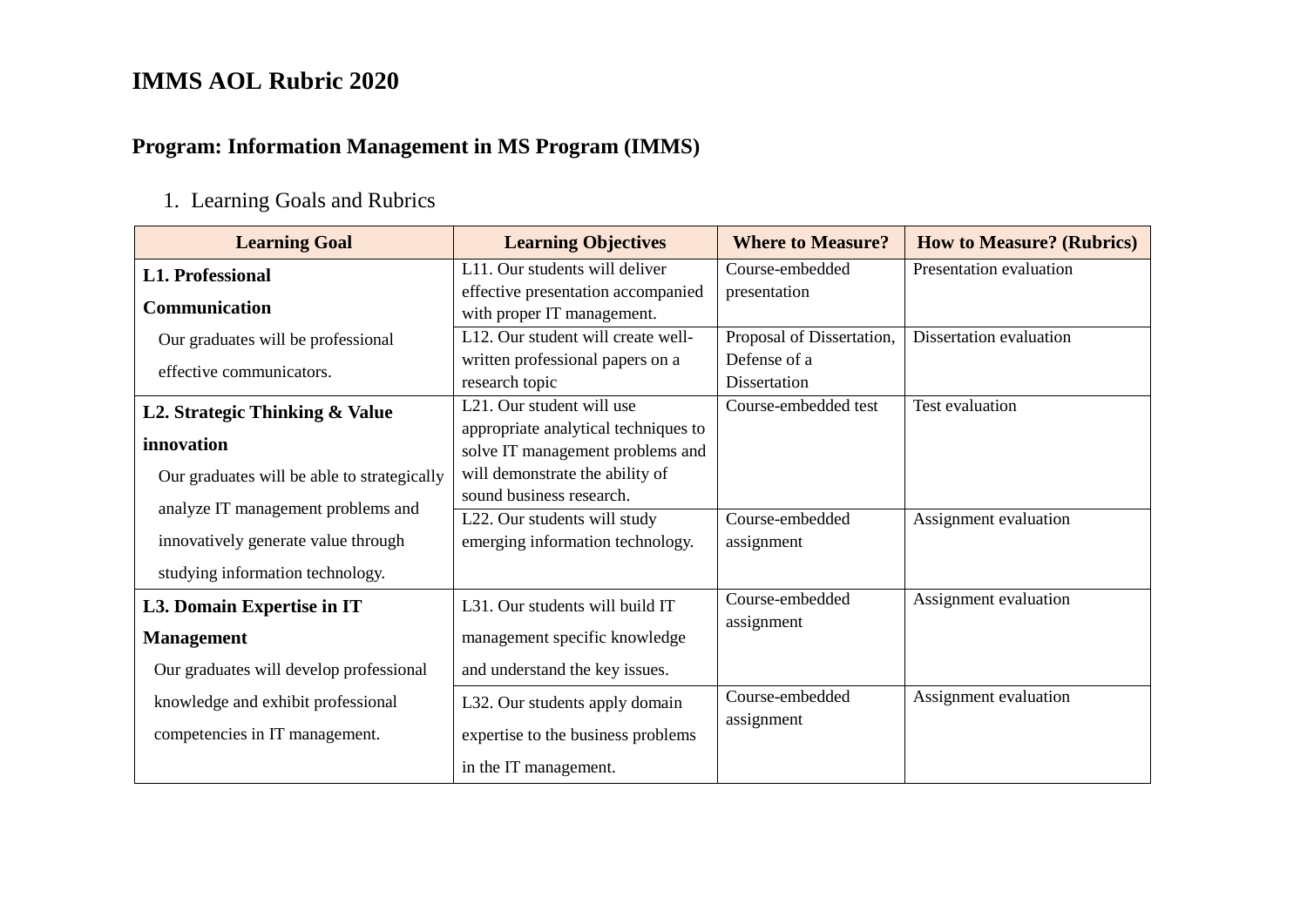| L4. Analytical and Creative Thinking | L41. Our student will identify and | Course-embedded           | Assignment evaluation   |
|--------------------------------------|------------------------------------|---------------------------|-------------------------|
|                                      | diagnose management/research       | assignment                |                         |
| Our graduates will be capable        | problems.                          |                           |                         |
| researchers.                         | L42. Our students will engage in   | Proposal of Dissertation, | Dissertation evaluation |
|                                      | management research and present    | Defense of Dissertation   |                         |
|                                      | the findings of such research      |                           |                         |
|                                      | effectively.                       |                           |                         |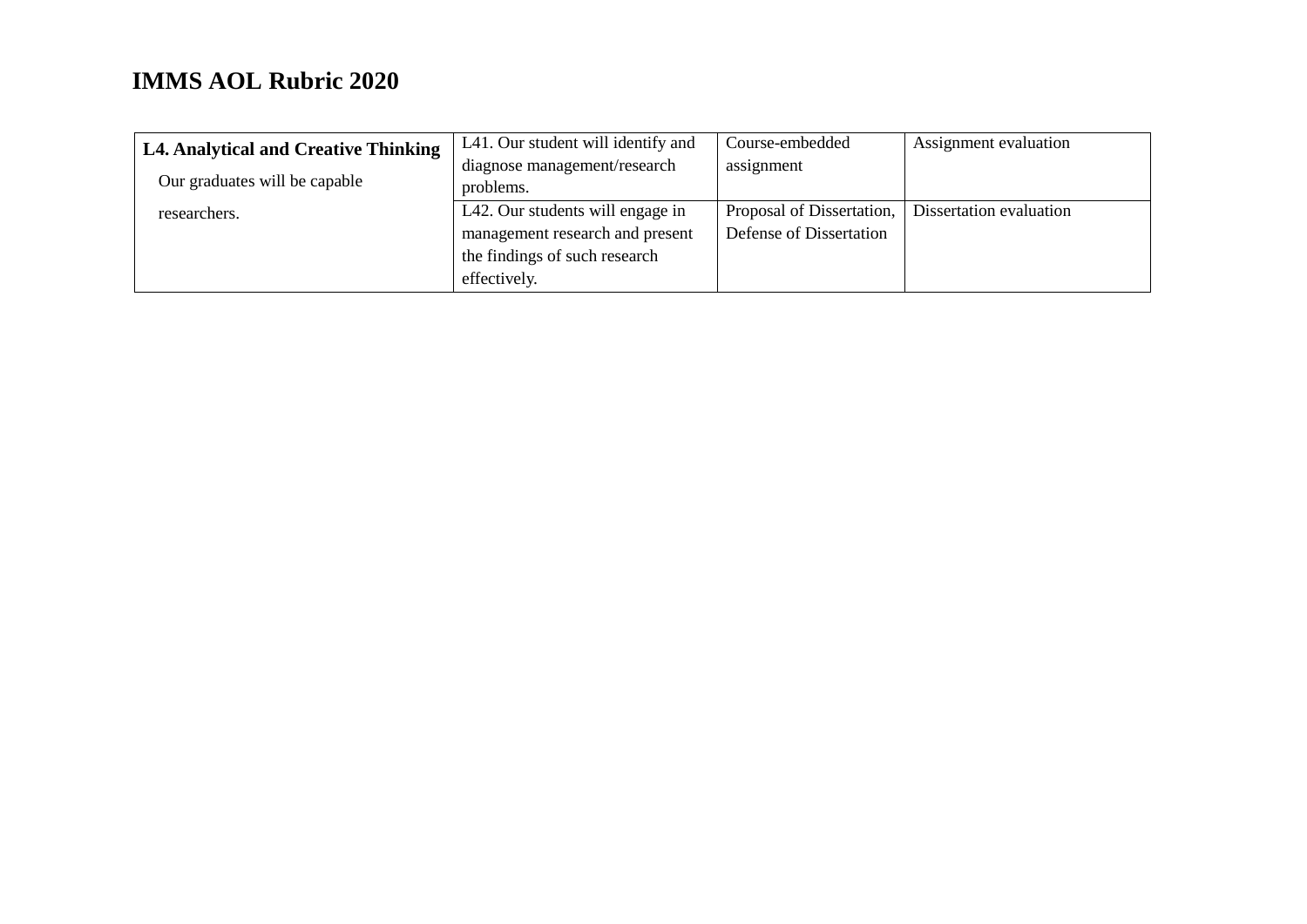# **2.** Rubrics to Assess Achievements of Learning Objectives

| L1: Professional Communication: Our graduates will be professional effective communicators. |                                        |                                        |                                         |
|---------------------------------------------------------------------------------------------|----------------------------------------|----------------------------------------|-----------------------------------------|
| L11: Our students will deliver effective presentation accompanied with proper IT management |                                        |                                        |                                         |
| <b>Traits</b>                                                                               | <b>Performance Levels</b>              |                                        |                                         |
|                                                                                             | <b>1 (Fails to Meet Expectations)</b>  | 2 (Meets Expectations)                 | <b>3 (Exceeds Expectations)</b>         |
| 1. Organization                                                                             | No opening statement or irrelevant     | Has opening statement relevant to      | Has a clear opening statement that      |
|                                                                                             | statement; Loses focus more than once; | topic, and gives outline of speech;    | catches                                 |
|                                                                                             | does not manage time effectively.      | mostly organized with some             | audience's interest and gives overview; |
|                                                                                             |                                        | transitions; allows enough time to     | stays focused throughout. Has           |
|                                                                                             |                                        | deliver speech, although it could have | transition statement, ties sections     |
|                                                                                             |                                        | been better edited                     | together; effective time management.    |
| 2. Quality of slides                                                                        | Sloppy and/or unprofessional; may be   | Readable, professional, appropriate    | Readable, professional, imaginative     |
|                                                                                             | difficult to read; many slides are     | number                                 | and/or high quality (without being a    |
|                                                                                             | superfluous.                           |                                        | distraction).                           |
| 3. Voice quality and                                                                        | Demonstrates one or more of the        | Can easily understand; appropriate     | Excellent delivery; conversational,     |
| pace                                                                                        | following: mumbling, too soft, too     | pace and volume; delivery is mostly    | modulates voice, projects enthusiasm,   |
|                                                                                             | loud, too fast, too slow, "umms."      | clear and natural                      | interest, confidence.                   |
| 4. Mannerisms                                                                               | Demonstrates one or more distracting   | No distracting mannerisms. Decent      | Uses body language effectively (and     |
|                                                                                             | mannerisms, which may include bad      | posture.                               | naturally) to maintain audience's       |
|                                                                                             | posture, shifting feet, etc.           |                                        | interest                                |
| 5. Professionalism                                                                          | Makes excuses for the presentation;    | Treats audience profession-ally, word  | Treats audience professionally;         |
|                                                                                             | word choice is not appropriate for     | choice is acceptable (does not use     | confident, shows command of topic       |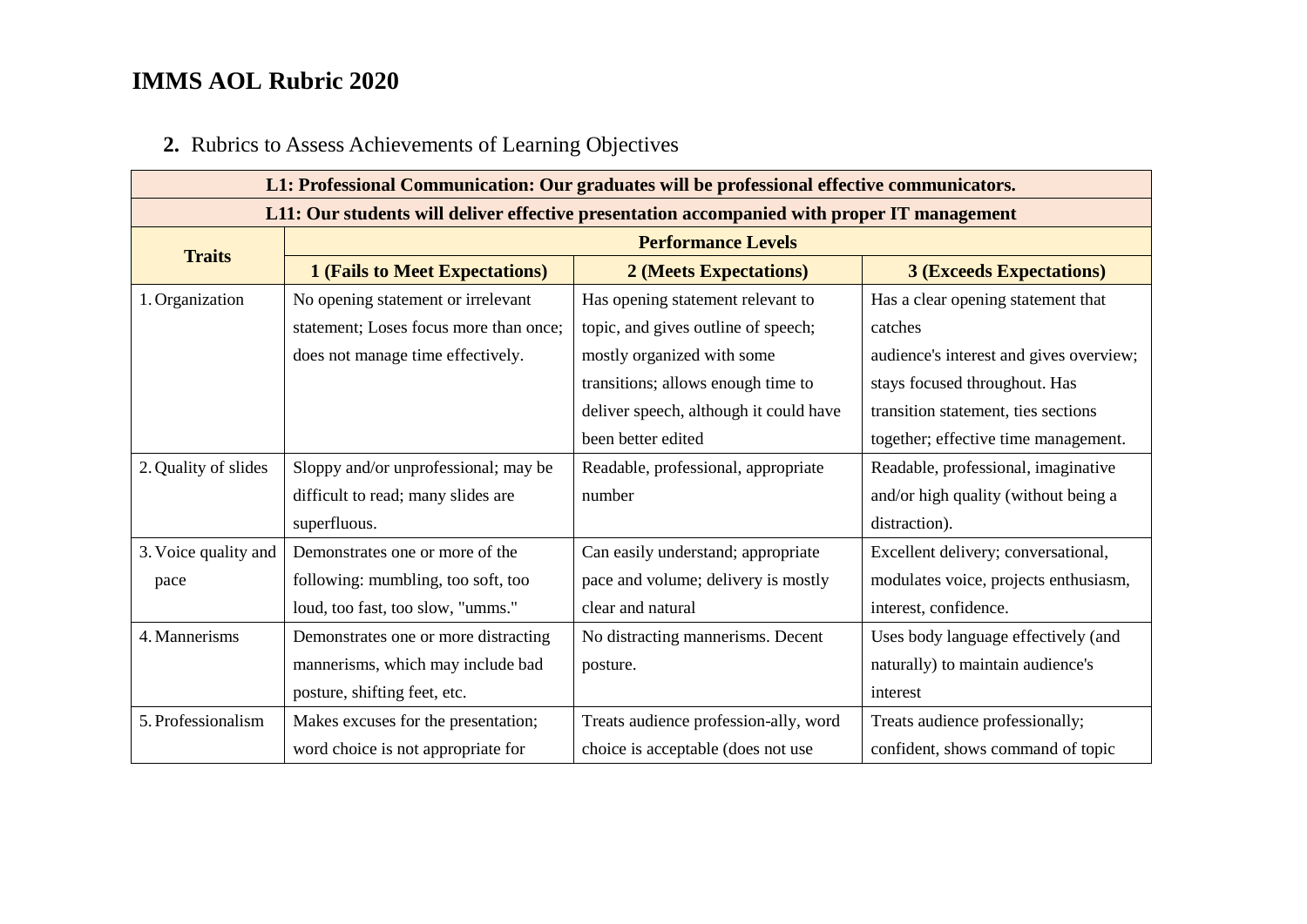|                      | audience; inappropriately informal,     | slang); keeps nervousness under                                                    |                                          |
|----------------------|-----------------------------------------|------------------------------------------------------------------------------------|------------------------------------------|
|                      | does not stay "in role."                | control                                                                            |                                          |
| 6. Use of            | Relies heavily on slides or notes;      | Looks at slides to keep on track with                                              | Slides are used effortlessly to enhance  |
| media/rapport        | makes little eye contact; inappropriate | presentation; appropriate number of                                                | speech; speech could be effectively      |
| with audience        | number of slides (too many or too       | slides; maintains eye contact most of                                              | delivered without them; perfect eye      |
|                      | few).                                   | the time.                                                                          | contact.                                 |
| 7. Ability to answer |                                         | Can address most questions with correct                                            | Answers all questions with relevant,     |
| questions.           | Cannot address basic questions.         | information                                                                        | correct information; speaks confidently. |
|                      |                                         | L12. Our student will create well-written professional papers on a research topic. |                                          |
|                      |                                         | <b>Performance Levels</b>                                                          |                                          |
| <b>Traits</b>        | <b>1 (Fails to Meet Expectations)</b>   | 2 (Meets Expectations)                                                             | <b>3 (Exceeds Expectations)</b>          |
|                      |                                         | · Develops unified and coherent ideas                                              | Develops ideas cogently, organizes       |
|                      |                                         | within paragraphs with generally                                                   | them logically with paragraphs and       |
|                      | · Does not develop ideas cogently       | adequate transitions                                                               | connects them with effective             |
|                      | · Uneven and ineffective overall        | Clear overall organization relating                                                | transitions                              |
|                      | organization                            | most ideas together, but some ideas                                                | Clear, effective introduction and        |
| 1. Logic and         | · Weak logical flow                     | seem illogical and/or unrelated                                                    | conclusion.                              |
| Organization         | · Unclear or missing introduction or    | Adequate introduction and                                                          | Provides clear organization scheme       |
|                      | conclusion.                             | conclusion                                                                         | to guide reader through logic of         |
|                      | · Few headings or paragraph breaks      | Provides organized analysis that                                                   | analysis                                 |
|                      | · Weak or unfocused thesis statement    | generally maintains focus                                                          | · Hooks reader with clever/insightful    |
|                      |                                         | Opens with clear statement of                                                      | opener to clearly identify research      |
|                      |                                         | research problems/issues                                                           | issues                                   |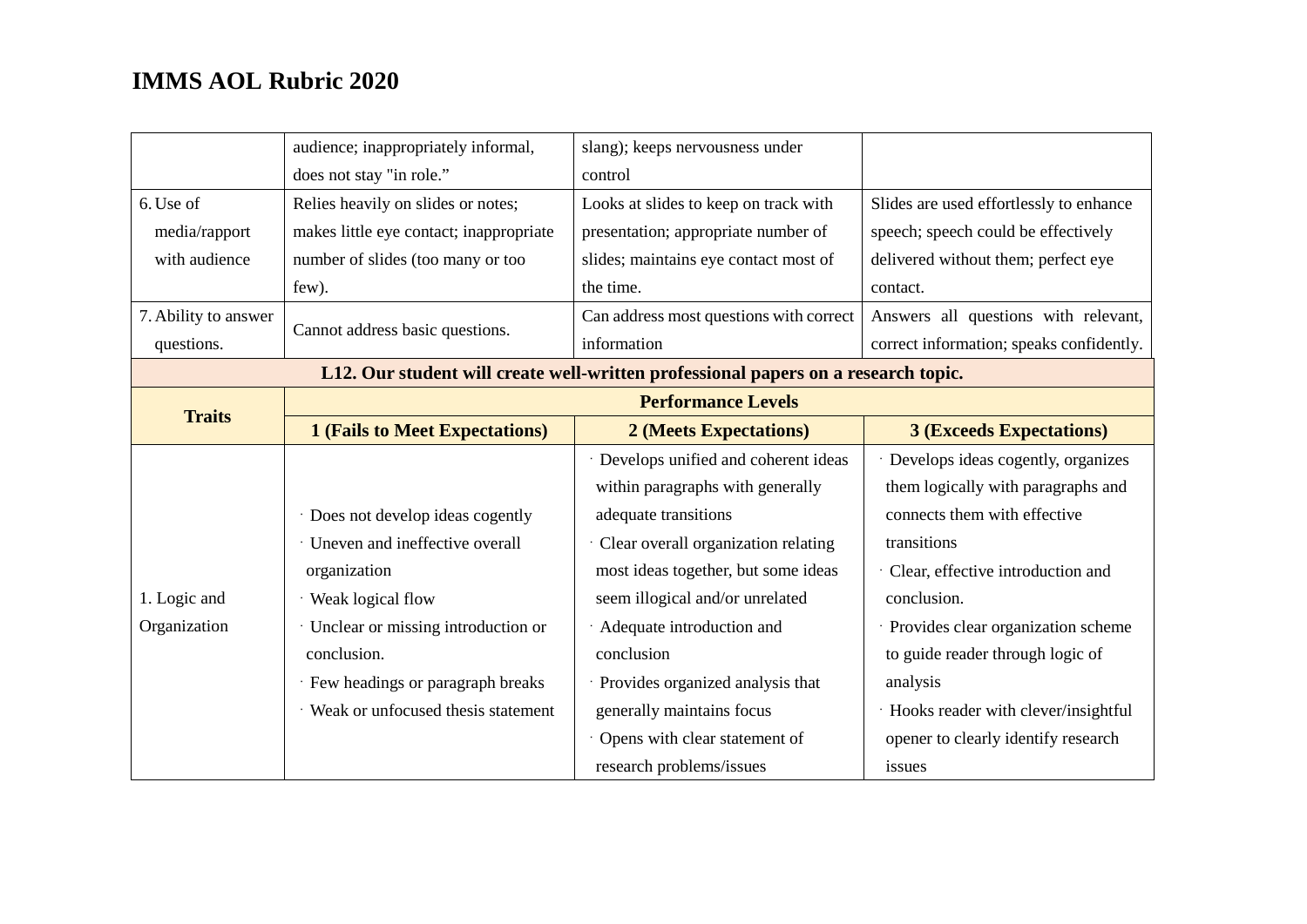| 2. Language                | Employs words that are unclear or<br>inappropriate<br>Sentence and structures problems.<br>Errors are seriously distracting                                                                                       | · Word forms are correct<br>· Uses some academic terms<br>· Sentence structure is quite effective<br>· Presence of a few errors is not<br>distracting.                                                                          | · Employs words with fluency<br>· Develops concise standard<br>English/Korean sentences<br>· Uses many academic terms<br>appropriately                                                                 |
|----------------------------|-------------------------------------------------------------------------------------------------------------------------------------------------------------------------------------------------------------------|---------------------------------------------------------------------------------------------------------------------------------------------------------------------------------------------------------------------------------|--------------------------------------------------------------------------------------------------------------------------------------------------------------------------------------------------------|
| 3. Spelling and<br>Grammar | Writing contains numerous errors in<br>spelling and grammar which interfere<br>with comprehension.<br>· Was not even briefly edited<br>Uses many misspelled words and<br>shows only elementary vocabulary<br>feel | While there may be minor errors, the<br>writing follows normal conventions<br>of spelling and grammar throughout,<br>and has been proofread<br>· Has spell-checked, but may miss a<br>typo of use an inappropriate<br>word/term | · The writing is essentially error-free<br>in terms of spelling and grammar<br>· The writing is carefully proofread<br>· Uses correct spelling throughout and<br>demonstrates strong vocabulary skills |
| 4. Development of<br>Ideas | · Most ideas unsupported, confusion<br>between personal opinion and<br>evidence<br>· Includes much information that is<br>not relevant.                                                                           | Supports most ideas with effective<br>examples references, and details<br>· Minor support for ideas is<br>inconsistent, reasoning unclear.                                                                                      | · Explores ideas thoroughly supports<br>points fully using a balance of<br>subjective and objective evidence,<br>reasons effectively making useful<br>distinctions                                     |
| 5. Purpose and<br>Audience | The purpose and focus of the writing<br>are not clear to the reader<br>· Never addresses the right audience.                                                                                                      | · The writer has made adequate<br>decisions about focus, organization,<br>style, and content so as to achieve the<br>purpose of the writing<br>Address the right audience more than<br>once                                     | · The writer's decision about focus,<br>organization, style and content fully<br>elucidate the purpose and keep the<br>purpose at the center of the piece<br>· Always addresses the right audience.    |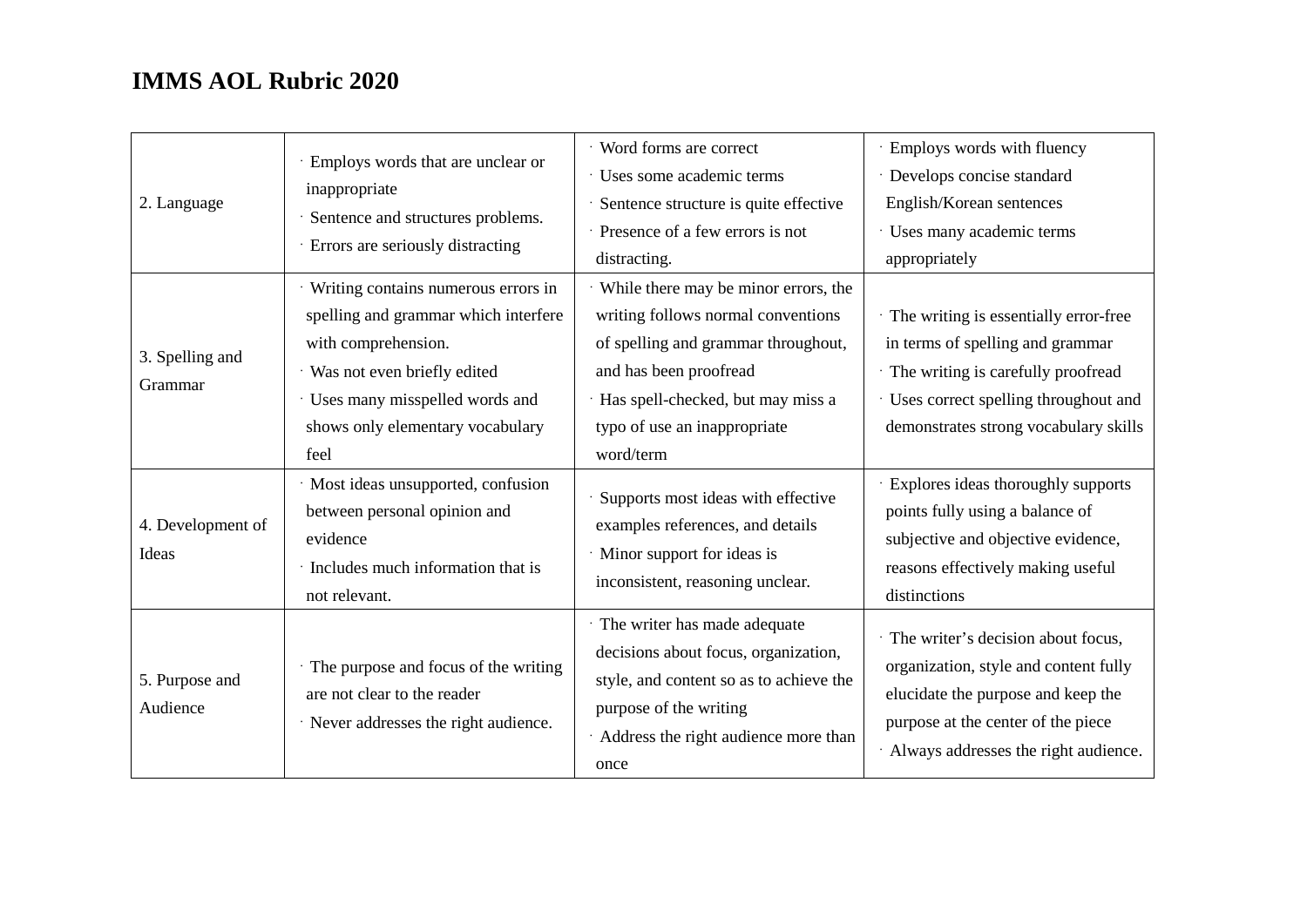| 6. Format | · Not in memo format<br>No or sloppy exhibits.<br>Does not refer to exhibits | · Uses correct format with minor error<br>Appropriate, titled exhibits<br>Refers to exhibits in body of paper<br>Looks professional (fonts, etc.). | Correct format.<br>· Seamless references.<br>Uses bullets where appropriate to<br>make good use of space<br>Attractive exhibits.<br>Attractive, professional looking<br>memo |
|-----------|------------------------------------------------------------------------------|----------------------------------------------------------------------------------------------------------------------------------------------------|------------------------------------------------------------------------------------------------------------------------------------------------------------------------------|
|-----------|------------------------------------------------------------------------------|----------------------------------------------------------------------------------------------------------------------------------------------------|------------------------------------------------------------------------------------------------------------------------------------------------------------------------------|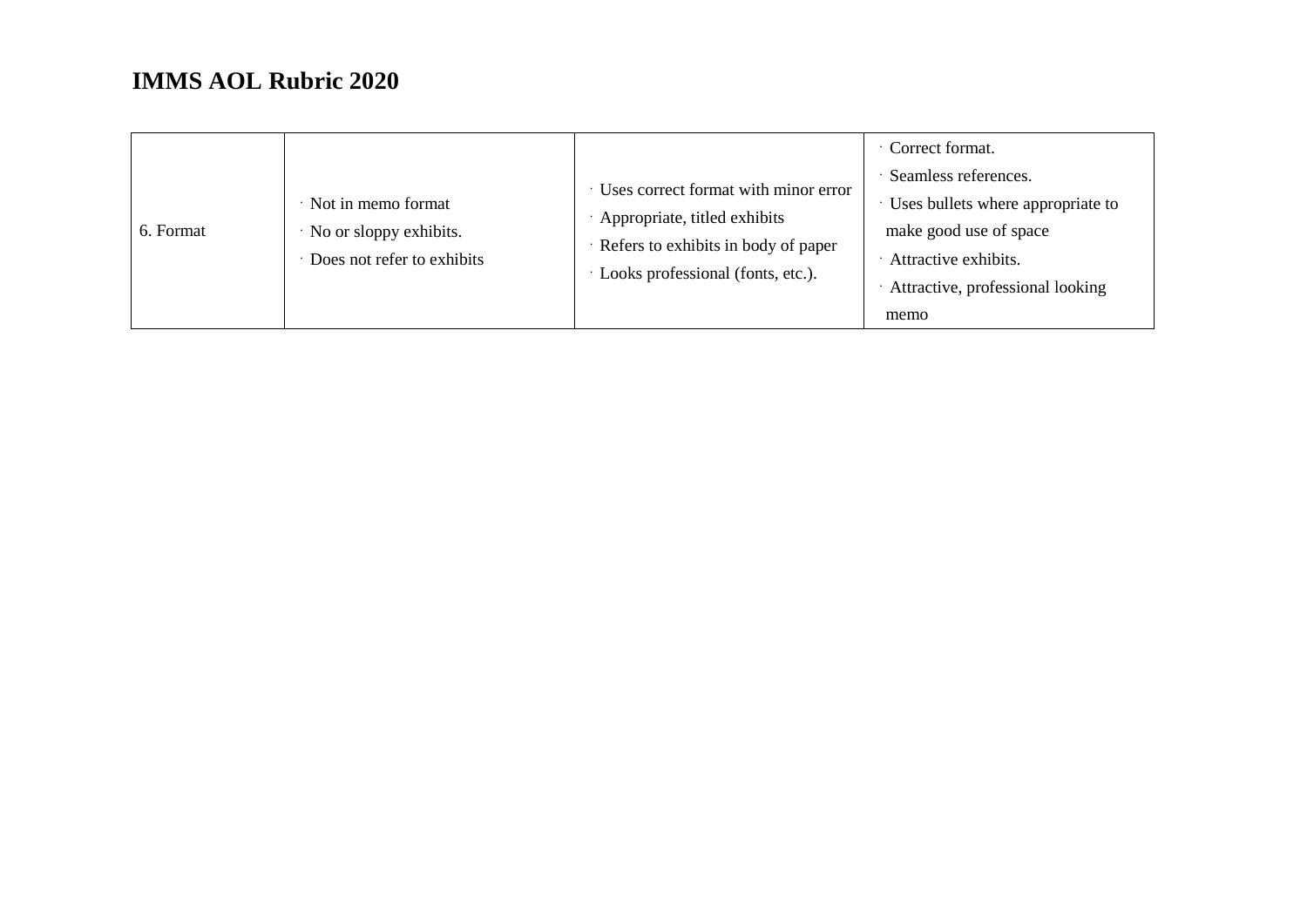| L2. Strategic Thinking & Value Innovation: Our graduates will be able to strategically analyze IT management problems and |                                                                                                                              |                                          |                                          |  |  |
|---------------------------------------------------------------------------------------------------------------------------|------------------------------------------------------------------------------------------------------------------------------|------------------------------------------|------------------------------------------|--|--|
|                                                                                                                           | innovatively generate value through studying information technology.                                                         |                                          |                                          |  |  |
|                                                                                                                           | L21. Our student will use appropriate analytical techniques to solve IT management problems and will demonstrate the ability |                                          |                                          |  |  |
|                                                                                                                           |                                                                                                                              | of sound business research.              |                                          |  |  |
| <b>Traits</b>                                                                                                             | <b>Performance Levels</b>                                                                                                    |                                          |                                          |  |  |
|                                                                                                                           | <b>1 (Fails to Meet Expectations)</b>                                                                                        | 2 (Meets Expectations)                   | <b>3 (Exceeds Expectations)</b>          |  |  |
| 1. Factual                                                                                                                | Shows little knowledge of problem                                                                                            | Shows solid understanding of problem     | Shows through grasp of problem facts     |  |  |
| knowledge                                                                                                                 | facts, makes factual mistakes                                                                                                | facts                                    | and offers additional factual knowledge  |  |  |
|                                                                                                                           |                                                                                                                              |                                          | about company or industry                |  |  |
| 2. Application of                                                                                                         | Misuses strategic analysis tools,                                                                                            | Appropriately strategic analysis tools,  | Shows strong understanding and           |  |  |
| strategic                                                                                                                 | concepts, and techniques                                                                                                     | concepts, and techniques                 | application of strategic analysis tools, |  |  |
| analytical Tools                                                                                                          |                                                                                                                              |                                          | concepts, and techniques                 |  |  |
| 3. Application of                                                                                                         | Fails to incorporate financials into                                                                                         | Shows knowledge of ratios and trend      | Applies ratios and trend analysis to     |  |  |
| financial analysis                                                                                                        | problem analysis or shows only limited                                                                                       | analysis; demonstrates understanding     | develop sound judgments about            |  |  |
|                                                                                                                           | attempts to understand financials                                                                                            | of firm's financial standing             | company situation and prospects;         |  |  |
|                                                                                                                           |                                                                                                                              |                                          | presents financial analysis              |  |  |
|                                                                                                                           |                                                                                                                              |                                          | professionally                           |  |  |
| 4. Identification of                                                                                                      | Neglects to identify issues; recounts                                                                                        | Clearly identifies the key issues in the | Develops a well-integrated statement of  |  |  |
| problems/issues                                                                                                           | facts of problem with little analysis                                                                                        | problem and demonstrates                 | the complex issues of the problem and    |  |  |
|                                                                                                                           |                                                                                                                              | understanding of company's decision      | demonstrates understanding of situation  |  |  |
|                                                                                                                           |                                                                                                                              | situation                                |                                          |  |  |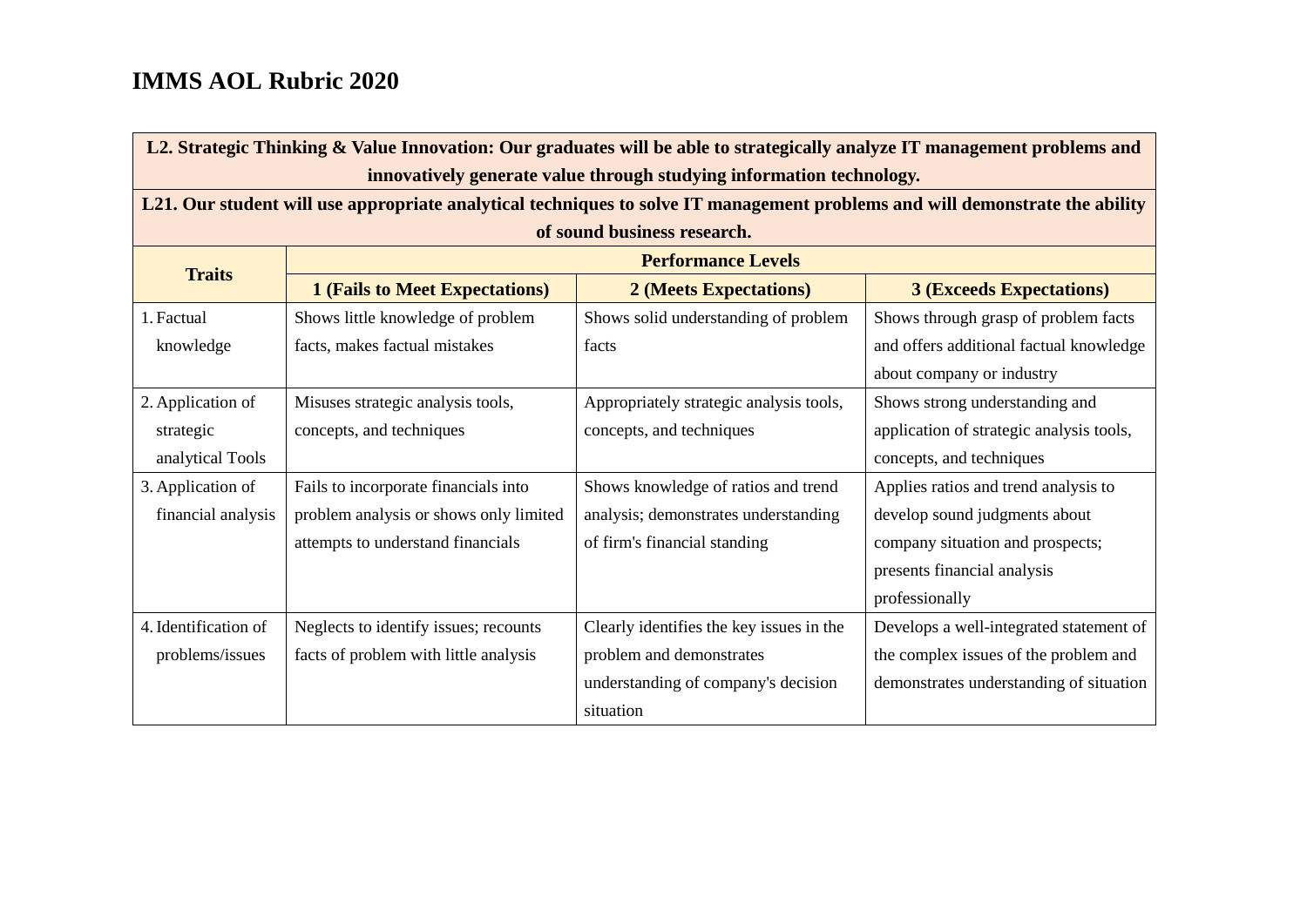| 5. Generation of                                              | Identifies weak or infeasible          | Generates 2 or 3 feasible alternatives  | Develops 2 or 3 insightful alternatives |
|---------------------------------------------------------------|----------------------------------------|-----------------------------------------|-----------------------------------------|
| alternatives                                                  | alternatives with little attention to  | for resolving the key issues of the     | for resolving the issues; offers        |
|                                                               | issues                                 | problem                                 | specificity and originality             |
| 6. Recommendation                                             | Offers weak recommendations or pays    | Provides well-reasoned                  | Integrates alternatives into a well-    |
| S                                                             | little attention to addressing issues  | recommendations that follow from the    | developed action plan; offers           |
|                                                               |                                        | preceding analysis and clearly address  | specificity, priorities, and sequencing |
|                                                               |                                        | issues; no surprises                    | of actions                              |
| 7. Business                                                   | Shows little attention to presenting   | Provides good arguments backed up       | Provides strong rationale and           |
| research                                                      | sound arguments or backing up ideas    | with                                    | convincing arguments throughout;        |
|                                                               | with analysis; offers "I think"        | factual knowledge, analysis, and        | demonstrates sound business research    |
|                                                               | statements                             | persuasive rationale                    |                                         |
| L22. Our students will study emerging information technology. |                                        |                                         |                                         |
|                                                               |                                        |                                         |                                         |
|                                                               |                                        | <b>Performance Levels</b>               |                                         |
| <b>Traits</b>                                                 | <b>1 (Fails to Meet Expectations)</b>  | 2 (Meets Expectations)                  | <b>3 (Exceeds Expectations)</b>         |
| 1. Consideration                                              | Deals only with a single perspective   | Begins to relate alternative views from | Addresses perspectives noted            |
|                                                               | and fails to discuss possible emerging | emerging technology to qualify          | previously, and additional diverse      |
|                                                               | technology.                            | analysis.                               | perspectives emerging technology to     |
|                                                               |                                        |                                         | qualify analysis.                       |
| 2. Management                                                 | Lacks understanding of basic           | Shows clear comprehension of basic      | Integrates and applies basic            |
| principle                                                     | management principles and strategic    | management principles and strategic     | management principles and strategic     |
|                                                               | thinking approach.                     | thinking approach.                      | thinking approach including emerging    |
|                                                               |                                        |                                         | technology.                             |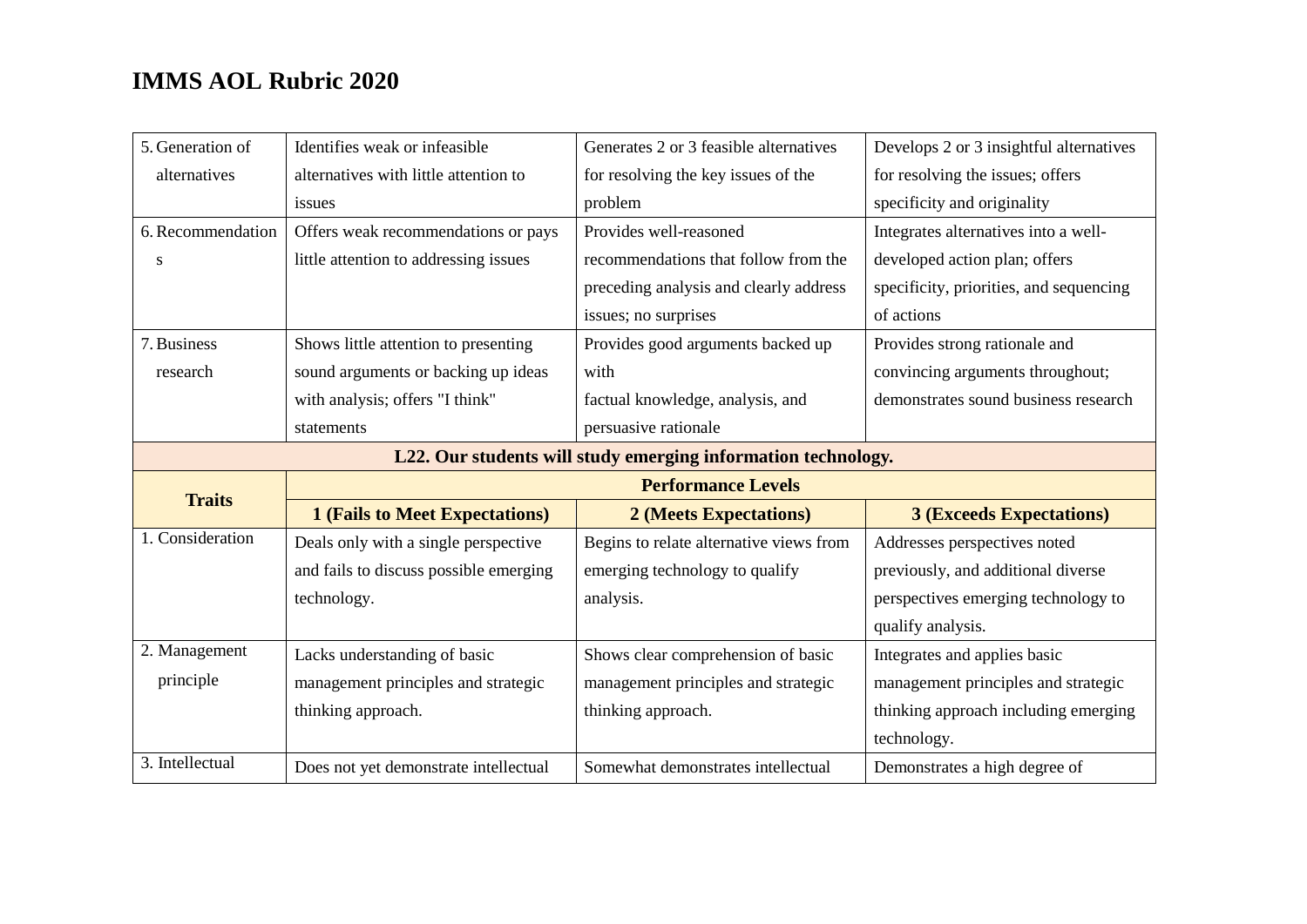| sensitivity   | acuity, imagination, and sensitivity. | acuity, imagination, and sensitivity. | intellectual acuity, imagination, and |
|---------------|---------------------------------------|---------------------------------------|---------------------------------------|
|               |                                       |                                       | sensitivity.                          |
| 4. Horizontal | Does not yet integrate emerging       | Partially integrates emerging         | Successfully integrates emerging      |
| synthesis     | technology skills and knowledge.      | technology skills and knowledge.      | technology skills and knowledge.      |
| 5. Vertical   | Does not yet demonstrate awareness of | Demonstrates some awareness of inter- | Clearly demonstrates an awareness of  |
| synthesis     | inter-relationships among self, the   | relationships among self, the         | inter-relationships among self, the   |
|               | technology, business, and society.    | technology, business, and society.    | technology, business, and society.    |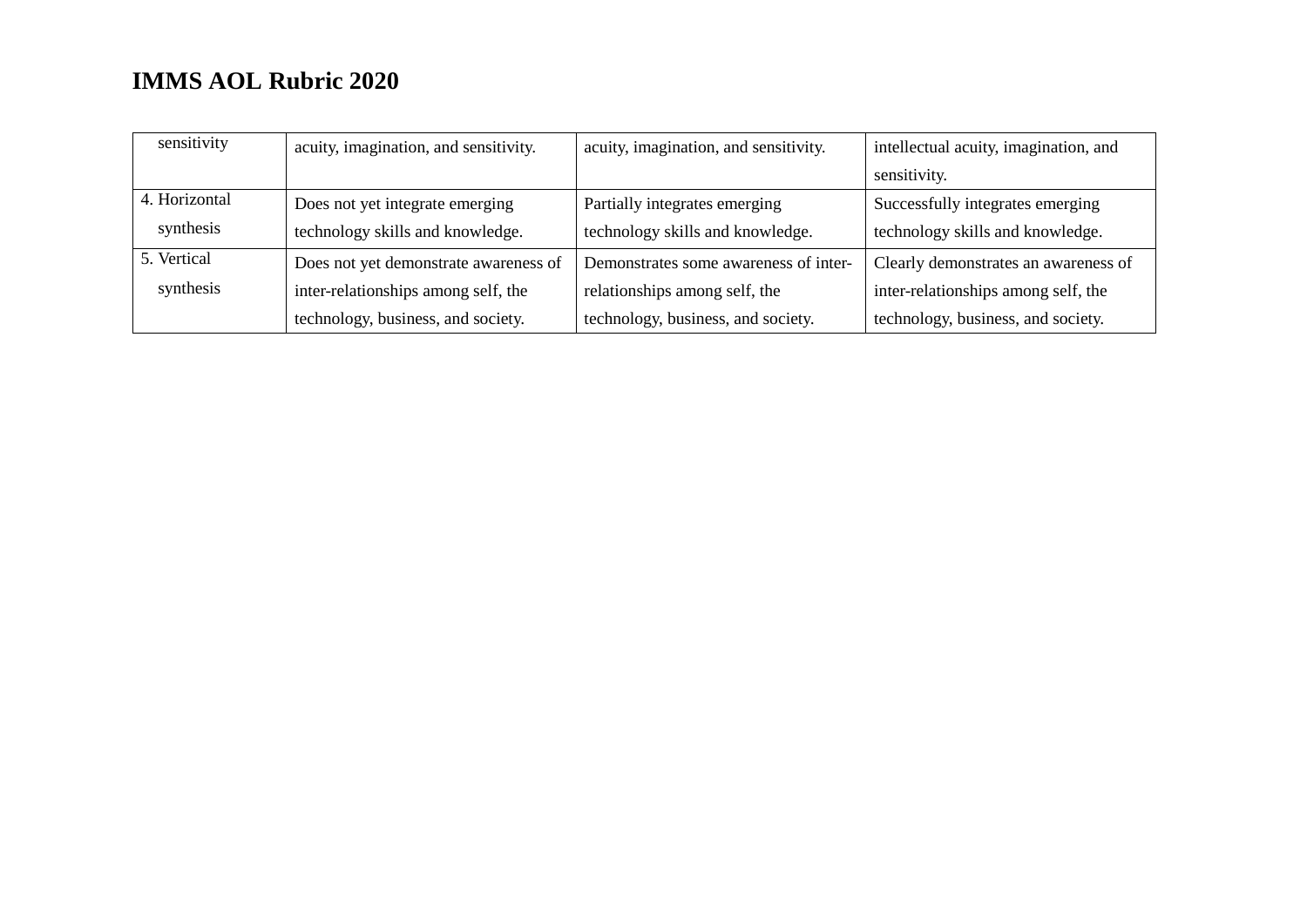| L3: Domain expertise in IT Management: Our graduates will develop professional knowledge and exhibit professional |                                           |                                                                                              |                                       |  |
|-------------------------------------------------------------------------------------------------------------------|-------------------------------------------|----------------------------------------------------------------------------------------------|---------------------------------------|--|
| competencies in IT management.                                                                                    |                                           |                                                                                              |                                       |  |
|                                                                                                                   |                                           | L31. Our students will build IT management specific knowledge and understand the key issues. |                                       |  |
| <b>Traits</b>                                                                                                     | <b>Performance Levels</b>                 |                                                                                              |                                       |  |
|                                                                                                                   | <b>1 (Fails to Meet Expectations)</b>     | 2 (Meets Expectations)                                                                       | <b>3 (Exceeds Expectations)</b>       |  |
| 1. Build industry                                                                                                 | Industry-specific concepts and issues     | Appropriately addresses most of the                                                          | Appropriately addresses all key       |  |
| specific                                                                                                          | are not identified or they are identified | key industry-specific concepts and                                                           | industry-specific concepts and issues |  |
| knowledge                                                                                                         | in appropriately.                         | issues but omits or identifies a few of                                                      | and most of the minor ones.           |  |
|                                                                                                                   |                                           | the minor ones.                                                                              |                                       |  |
| 2. Understand the                                                                                                 | Shows no understanding of the key         | Recognizes and shows reasonable                                                              | Recognizes and appreciated the key    |  |
| key issues of                                                                                                     | issues of business environment.           | appreciation some of the key issues of                                                       | issues of business environment        |  |
| business                                                                                                          |                                           | business environment.                                                                        |                                       |  |
| environment                                                                                                       |                                           |                                                                                              |                                       |  |
|                                                                                                                   |                                           | L32. Our students apply domain expertise to the business problems in the IT management.      |                                       |  |
|                                                                                                                   |                                           | <b>Performance Levels</b>                                                                    |                                       |  |
| <b>Traits</b>                                                                                                     | <b>1 (Fails to Meet Expectations)</b>     | 2 (Meets Expectations)                                                                       | <b>3 (Exceeds Expectations)</b>       |  |
| 1. Apply industry                                                                                                 | No application of industry specific       | Some application of industry specific                                                        | Comprehensive application of industry |  |
| specific                                                                                                          | knowledge to a specific problem;          | knowledge to a specific problem;                                                             | specific knowledge to a specific      |  |
| knowledge to a                                                                                                    | Incorrect conclusions or                  | Weak conclusions or recommendations                                                          | problem;                              |  |
| specific problem                                                                                                  | recommendations made                      | made                                                                                         | Strong conclusions made;              |  |
|                                                                                                                   |                                           |                                                                                              | Creative recommendations given        |  |
| 2. Recommend                                                                                                      | Not a successful solution                 | Minimally successful solution                                                                | Highly successful solution(uniquely   |  |
|                                                                                                                   |                                           | (modification or improvement);                                                               | creative); Show reasonable analysis   |  |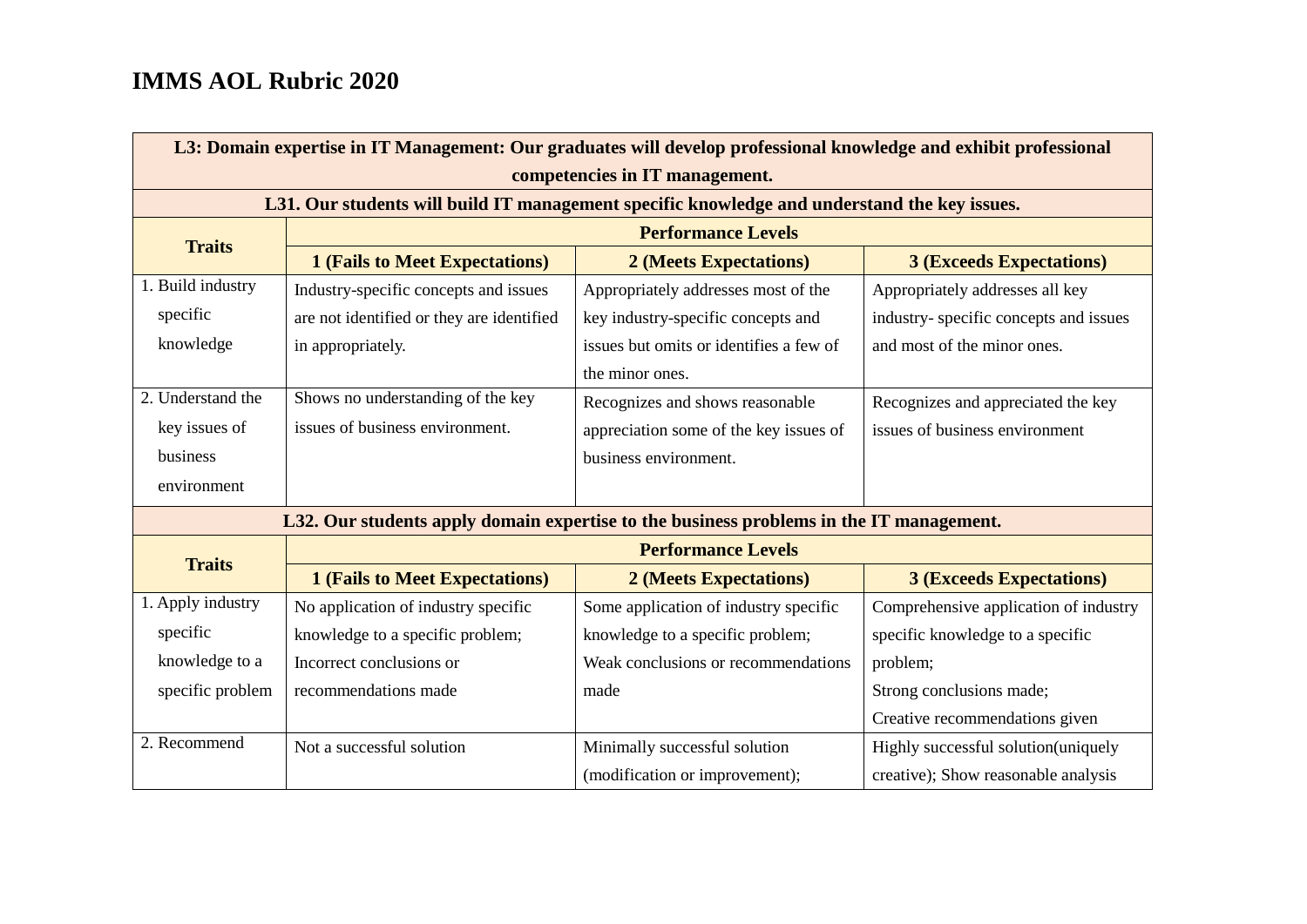| solutions using | Use structured analysis or model | and model |
|-----------------|----------------------------------|-----------|
| structured      |                                  |           |
| approach        |                                  |           |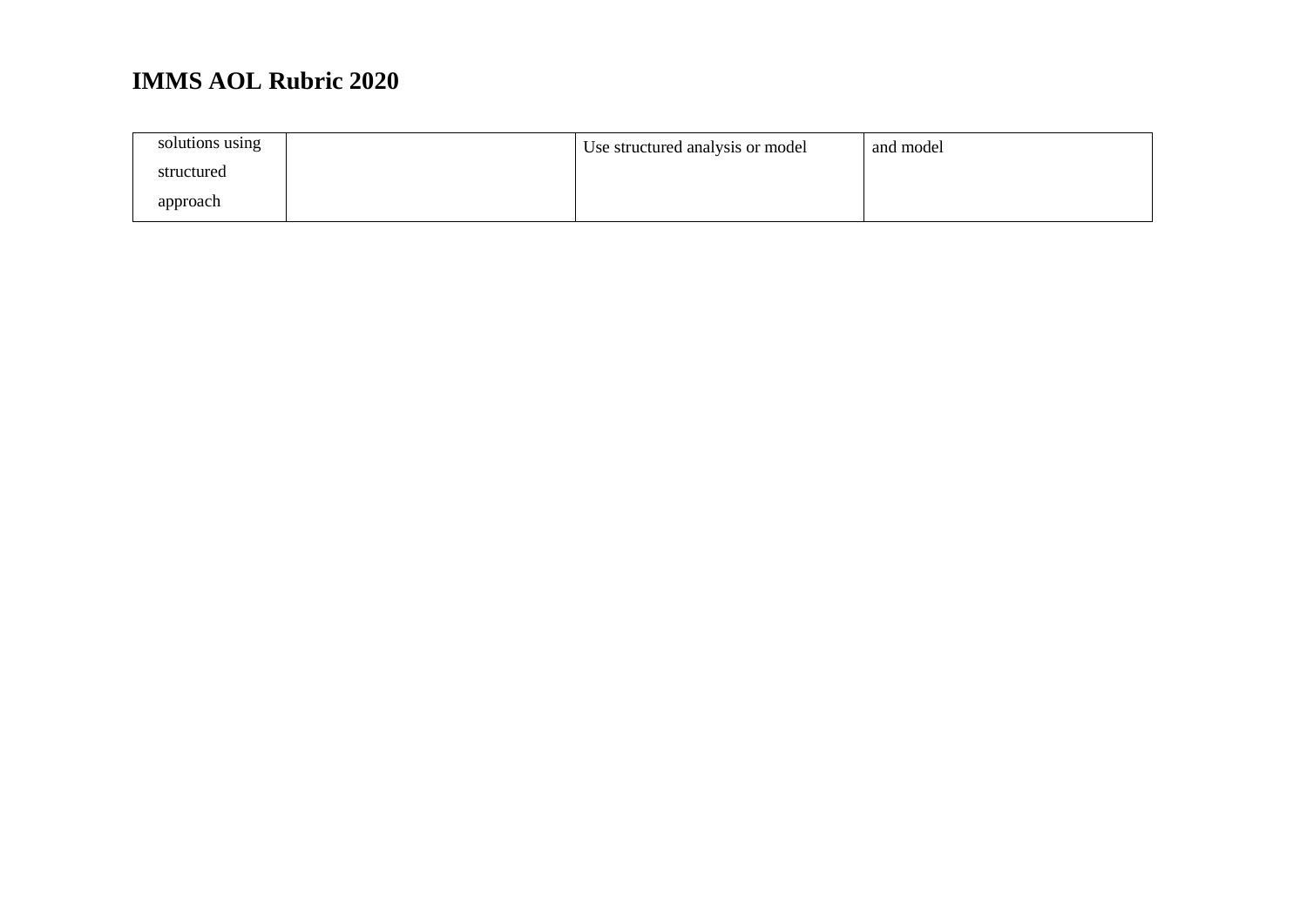| L4: Analytical and Creative Thinking: Our graduates will be capable researchers. |                                         |                                         |                                           |  |
|----------------------------------------------------------------------------------|-----------------------------------------|-----------------------------------------|-------------------------------------------|--|
| L41. Our student will identify and diagnose management/research problems.        |                                         |                                         |                                           |  |
|                                                                                  | <b>Performance Levels</b>               |                                         |                                           |  |
| <b>Traits</b>                                                                    | <b>1 (Fails to Meet Expectations)</b>   | 2 (Meets Expectations)                  | <b>3 (Exceeds Expectations)</b>           |  |
| 1. Identify                                                                      | Management/research issues/concepts     | Addresses most of the major             | Addresses all the major                   |  |
| management/resear                                                                | are not identified or identified        | management issues/concepts              | management/research issues/concepts       |  |
| ch issues and                                                                    | inappropriately                         | appropriately but omits or              | and most of the minor ones                |  |
| concepts                                                                         |                                         | inappropriately a few of the minor ones |                                           |  |
| 2. Identify                                                                      | Does not identify alternatives          | Identifies and discusses a set of       | Identifies a set of feasible options that |  |
| alternative options                                                              |                                         | feasible alternatives                   | demonstrates creativity and the ability   |  |
|                                                                                  |                                         |                                         | to integrate knowledge                    |  |
| 3. Quantitative                                                                  | Evaluation is poor, not consistent with | Evaluation is adequate, relatively      | Evaluation is effective, consistent with  |  |
| evaluation                                                                       | the criteria or does not use facts      | consistent with criteria and facts are  | criteria and facts are used correctly     |  |
|                                                                                  | correctly                               | generally used correctly                |                                           |  |
| 4. Qualitative                                                                   | Evaluation is poor, not consistent with | Evaluation is adequate, coherent,       | Evaluation is effective, demonstrates     |  |
| evaluation                                                                       | the criteria incoherent or does not use | relatively consistent with criteria and | creativity, coherent, consistent with     |  |
|                                                                                  | facts correctly                         | facts are generally used correctly      | criteria and facts are used correctly     |  |
| 5. Present and                                                                   | Analysis is poorly organized and does   | Analysis is reasonably well organized   | Analysis is very well organized and       |  |
| organize work in a                                                               | not flow effectively                    | and flow is adequate                    | flow is effective                         |  |
| logical manner                                                                   |                                         |                                         |                                           |  |
| 6. Use new ideas                                                                 | Absence of any new ideas and creative   | Integrates ideas and analytical methods | Effectively integrates ideas and          |  |
| and analysis                                                                     | analytical methods                      | from other sources not directly         | analytical methods from other sources     |  |
| methods not                                                                      |                                         | presented in the case reasonably well   | not directly presented in the problem     |  |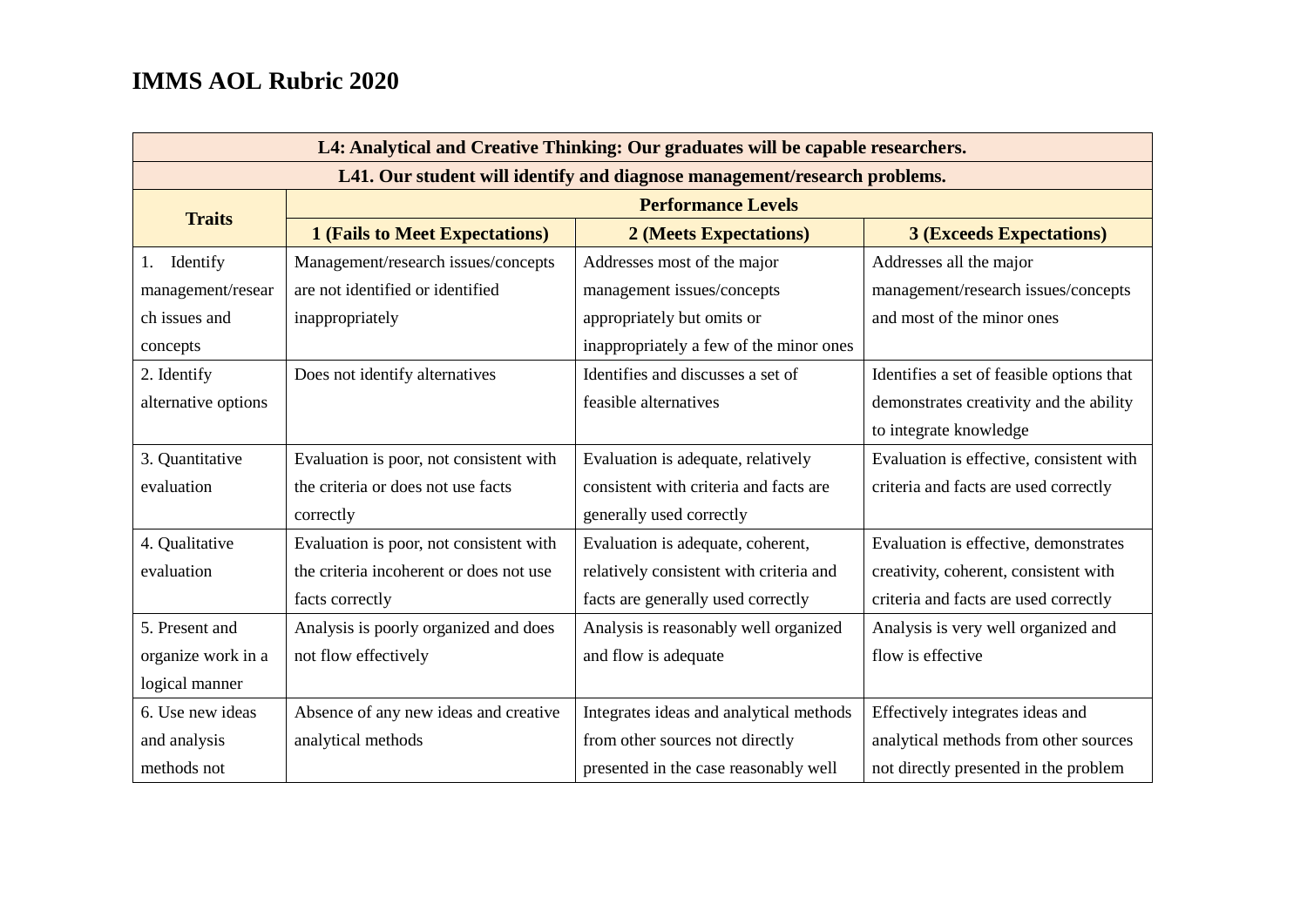| includes in the                                                                                             |                                       |                                         |                                         |  |
|-------------------------------------------------------------------------------------------------------------|---------------------------------------|-----------------------------------------|-----------------------------------------|--|
| problem                                                                                                     |                                       |                                         |                                         |  |
| 7. Use ethical and                                                                                          | Sources are inappropriate, not well   | Sources are fair, reasonably well       | Sources are appropriate, well           |  |
| professionally                                                                                              | documented and poorly cited.          | documented and cited. Where             | documented and effectively cited.       |  |
| responsible                                                                                                 | Decisions are not ethically sound,    | appropriate the decision is ethically   | Where appropriate the decision is       |  |
| documentation                                                                                               | credible, or are frivolous            | sound, credible, and not frivolous      | ethically sound, credible, and not      |  |
| and propose ethical                                                                                         |                                       |                                         | frivolous                               |  |
| and responsible                                                                                             |                                       |                                         |                                         |  |
| solutions                                                                                                   |                                       |                                         |                                         |  |
| L42. Our students will engage in management research and present the findings of such research effectively. |                                       |                                         |                                         |  |
| <b>Traits</b>                                                                                               | <b>Performance Levels</b>             |                                         |                                         |  |
|                                                                                                             |                                       |                                         |                                         |  |
|                                                                                                             | <b>1 (Fails to Meet Expectations)</b> | 2 (Meets Expectations)                  | <b>3 (Exceeds Expectations)</b>         |  |
| 1. Preparation:                                                                                             | No significant research               | At least 3 sources of relevant research | Research that goes beyond "literal"     |  |
| "fact finding"                                                                                              |                                       |                                         | categories into "lateral" for points of |  |
|                                                                                                             |                                       |                                         | comparison                              |  |
| 2. Preparation:                                                                                             | No clear cut problem or objective     | A problem identified but no or only     | All problems clearly stated and         |  |
| "problem/objective                                                                                          | identified                            | vague objectives                        | multiple objectives prioritized toward  |  |
| finding"                                                                                                    |                                       |                                         | solution opportunities                  |  |
| 3. Incubation:                                                                                              | Not many ideas generated with little  | Good number of ideas but not overly     | Many ideas of a diverse nature          |  |
| "idea finding"                                                                                              | novelty or diversity                  | novel or diverse                        |                                         |  |
| 4. Illumination:                                                                                            | Selection fails to meet objective(s)  | Selection solves problem stated in main | Selection meets all                     |  |
| "solution finding"                                                                                          |                                       | objective                               | objectives/maximizes solutions to all   |  |